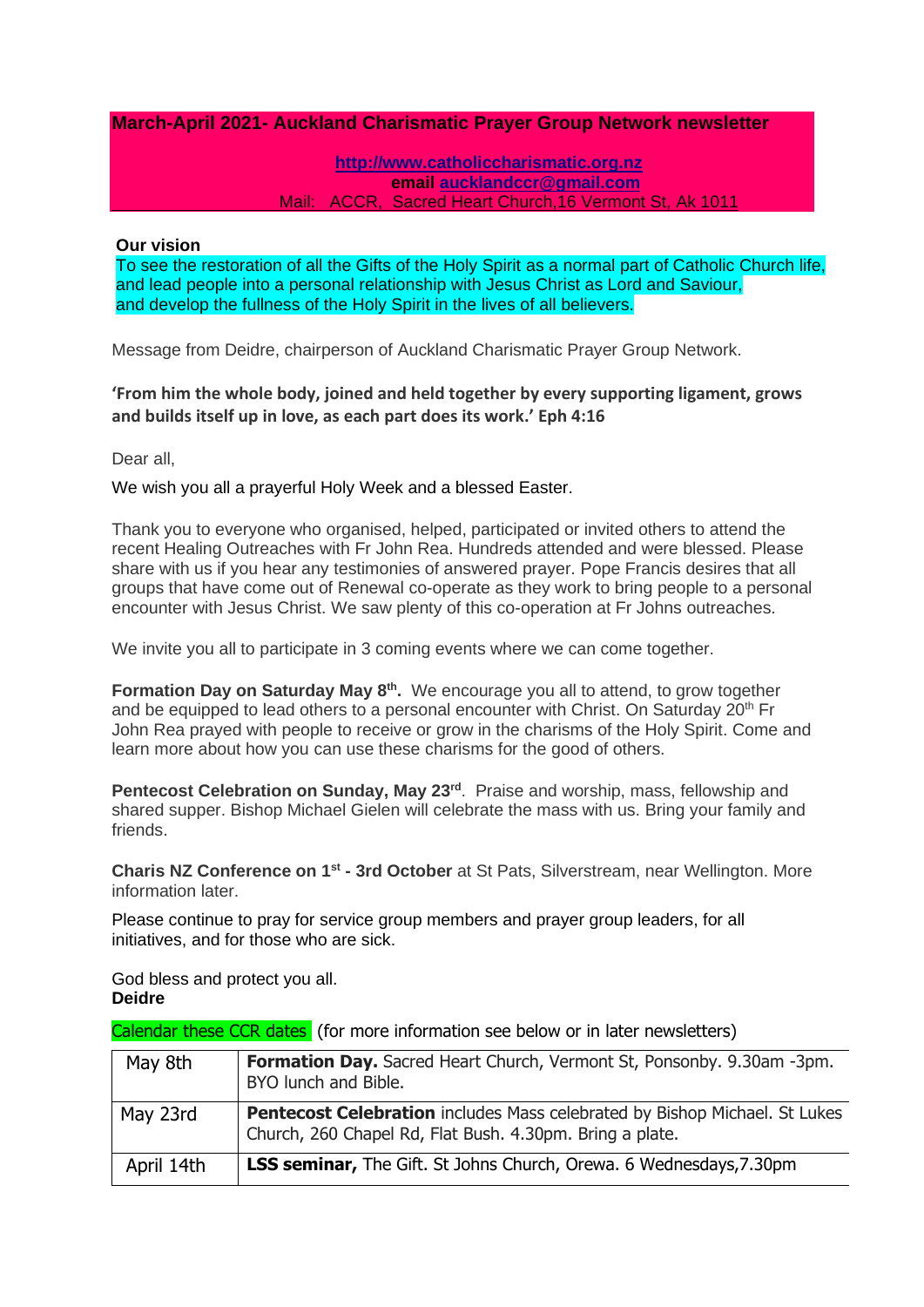# **Formation Day May 8th: See flyer attached.**

We hope to see everyone come together for combined Praise and Worship. Learn ways to bring people into the presence of God. Then let's practice praying with one another so that we can do this confidently with those in our personal and church environment. Teaching and activations led by members of Currents of Grace, Hamilton. BYO lunch, notebook and bible. 9.30am-3pm, Sacred Heart Church, 16 Vermont St, Ponsonby.

## **Pentecost celebration: See flyer attached.**

**A message from the Co-ordinator, Mike Lobo.**

**Please join us to call on the Holy Spirit over Auckland.**

**This invite is to everyone. Particularly it is to all groups and individuals who have their origins** in **Catholic Charismatic Renewal. You may have been involved in your home country.**

**Our invitation is for us all to be one at Pentecost, just as Jesus calls us to be one.**

**We hope to see you on 23rd May, 4.30pm at the new St Luke's Church 260 Chapel Road Flat Bush. Starts with Praise and Worship, followed by mass, the celebrant is Bishop Michael Gielen, some discussion re Currents of Grace and shared supper.**

**We will form a committee from Pentecost to run Currents of Grace Auckland. This body, Currents of Grace Auckland, will have representatives from different charismatic realities.**

**Please spread the word and send the posters out to all your friends and family. If you can please print and put one up in your parishes.**

News from the prayer groups.

Life in the Spirit Seminars starting soon:

- 1. St Johns Orewa, The Gift, 6 Wednesday evenings from April 14th. Contact Barbara and Brian, 09 427 8496
- 2. St Johns Mairangi Bay, Monday evenings 7.30pm from May 3<sup>rd</sup>. Contact Olivia, 022 199 4444

## **International news:**

Jean-Luc Moens, the Moderator of Charis International Service of Communion has recently resigned for family reasons. More information available here. [https://www.charis.international/wp-content/uploads/Carta-de-JL\\_EN.pdf](https://www.charis.international/wp-content/uploads/Carta-de-JL_EN.pdf) Please pray for Jean-Luc and his family, also for discernment as a new moderator is chosen and appointed by the Dicastery of Laity, Family and Life

FIRST CHARIS TRAINING COURSE FOR YOUNG PEOPLE 18-30 YEARS. **15-25 July 2021 Rome. More info <https://www.charis.international/en/youthtraining/>**